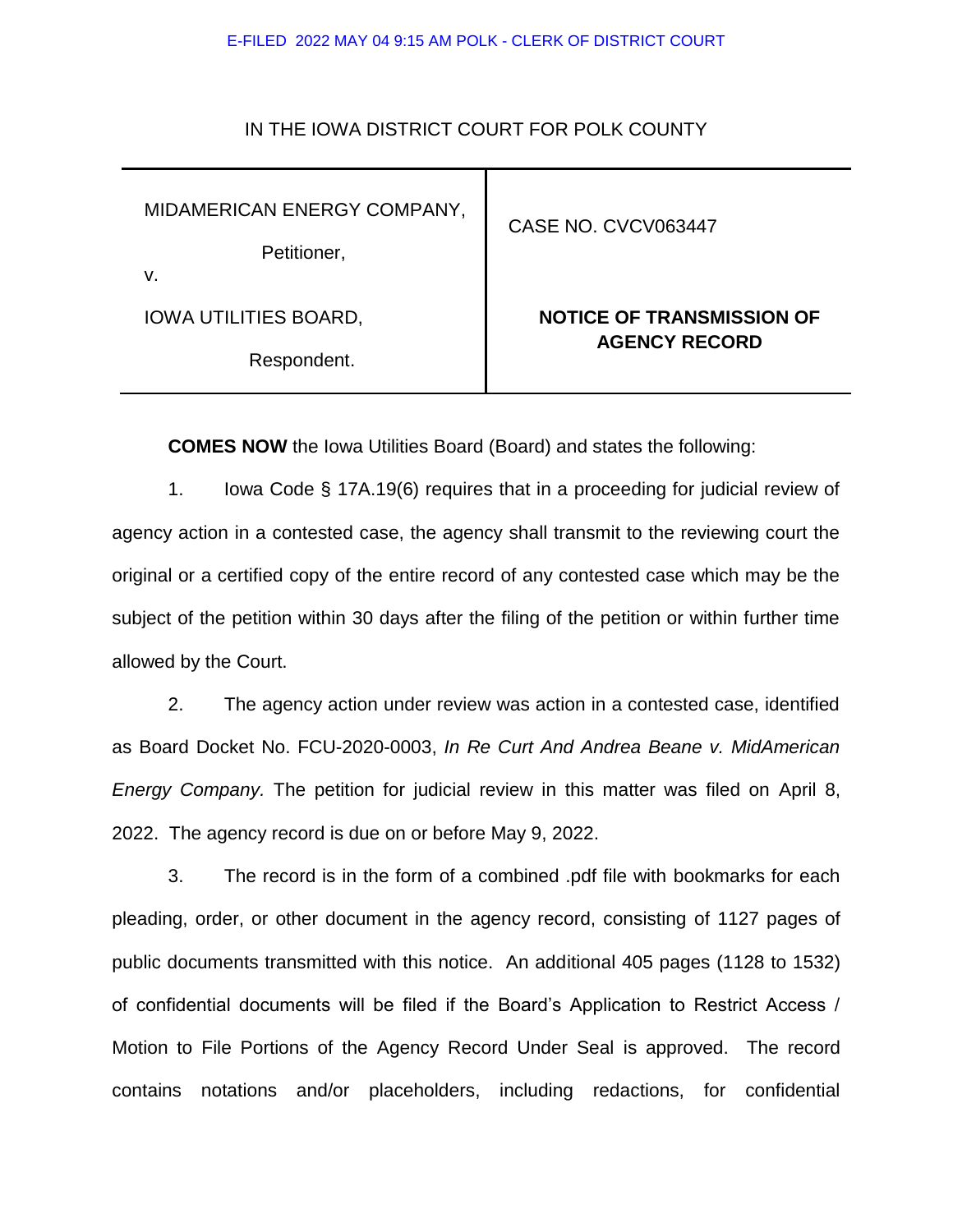information.

4. The Board has afforded confidential treatment pursuant to the Board's rules at Iowa Code § 22.7 and 199 Iowa Administrative Code 1.9 to several filed documents. As such, the Board is also filing an Application to Restrict Access / Motion to File Portions of the Agency Record Under Seal that requests the confidential documentation be held under seal.

5. The Board notes that the entire public version of the agency record is available on the Board's website at [http://efs.iowa.gov/efs/.](http://efs.iowa.gov/efs/) A docket search for "FCU-2020-0003" will take the viewer to the Docket Summary for this contested case; clicking on the "Documents" link on that page will display an index of the documents filed, starting in reverse chronological order (the latest filing is shown first). Different filters can be selected by the viewer to focus on particular types of documents, such as orders or briefs.

Dated this 4<sup>th</sup> day of May, 2022.

Respectfully submitted,

/s/ Jon Tack Jon Tack (AT0007738) General Counsel Iowa Utilities Board 1375 E. Court Avenue Des Moines, IA 50319 Telephone: (515) 725-7330 E-mail: jon.tack@iub.iowa.gov